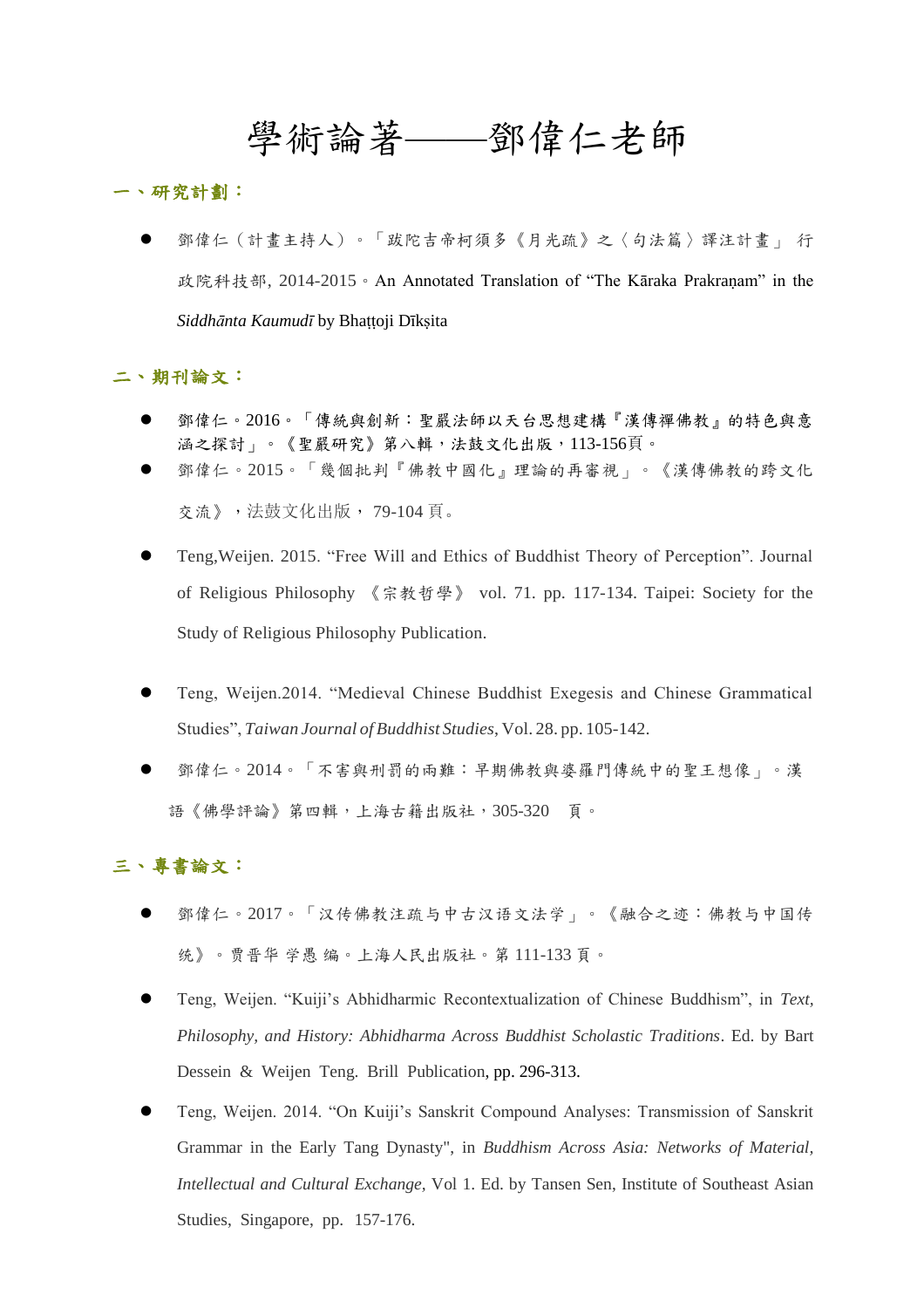- Connelly, Ben & Teng, Weijen.2016.*Thirty Verses on Consciousness Only*. Wisdom Publication.
- Teng, Weijen. 2013. "Division 4. On Extraordinary", in *The Madhyama Āgama (Middle-Length Discourses)*, Volume I, Marcus Bingerheimer's et.al. Numata BDK English Tripitaka, pp. 247-317.
- 鄧偉仁。2012。「佛陀的解脫道」。《從修行到解脫-巴利佛典選集》 巴利譯叢 1, 蔡奇林(編譯)。南山佛教文化出版,239-261 頁。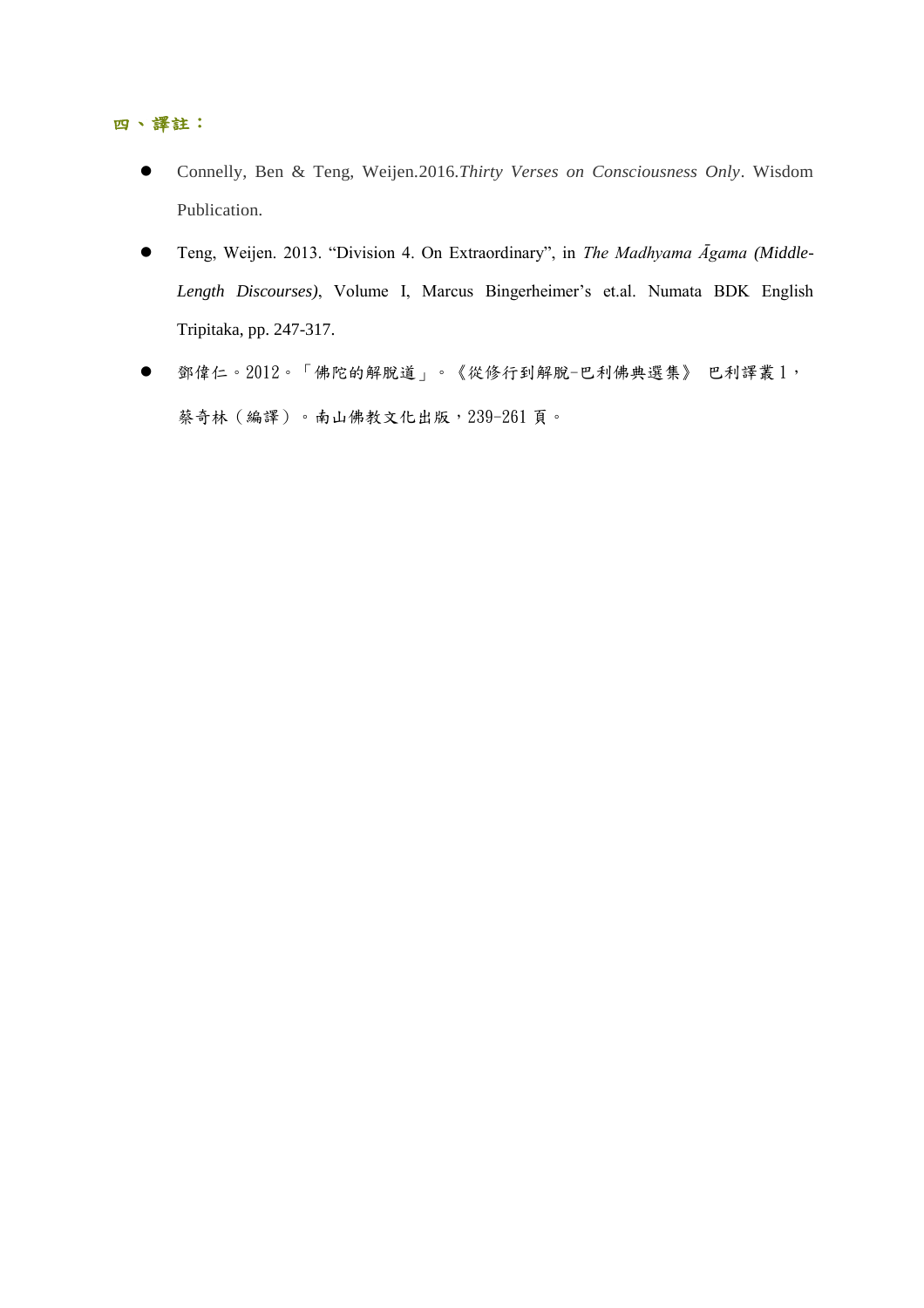## 五、博士論文:

 Teng, Weijen. 2011. "Recontextualization, Exegesis, and Logic: Kuiji's (632-682) Methodological Restructuring of Chinese Buddhism" Unpublished Ph.D. Dissertation. Harvard Universtiy.

## 六、研討會:

- 2017. 6 月。「神聖還是世俗?佛教淨土在現代社會的建立的意涵」。臺灣宗教學 會 2017 年會。
- 2017. 6 月。"A Study of Fotuoboli's *Essentials to the Practice of Meditation*《修禪要 訣》"CONFERENCE on Theory and Practice of Meditation in Chinese Buddhism in a Global Context。Göttingen, Germany.
- 2017. 3 月。「佛教寫作中的宗教對話」交談中的佛教徒與基督徒:對痛苦與 環境危機的回應 意大利上智慧大學、輔仁大學、靜宜大學、法鼓文理
- 2016.12 月。「佛教淨土與其現代社會的建立:一個社會學觀點」人間佛教在 東亞與東南亞的實踐國際學術研討會香,港中文大學。
- 2016. 12 月。「西方佛教學研究之東方佛教教育的再脈絡化」第二屆現代漢傳 佛教論壇, 台中。
- 2016.10 月。"On Epistemology of the "Six Cause" (六因) of Medieval Chinese Buddhist Logic"佛教詮釋學國際研討會,台北大學。
- 2016. 10 月。 「佛教中國化之種種意涵與反思」漢傳佛教祖庭文化國際學術研 討會,西安。
- 2016.1 月。「《梵漢對比分析語料庫》梵語文法分析之檢視與建議」。香港教 育大學 The Education University of Hong Kong。
- 2016.8 月。"Western Evolution of Buddhist Studies and its Re-Contextualization in the East" When the Himalaya Meets with Alps: International Forum on Buddhist Arts & Buddhist's Transmission to Europe. Madrid, Span.
- 2015. 4 月。「學術與修行兼備的佛教教育:『法鼓佛教學系』挑戰與契機」。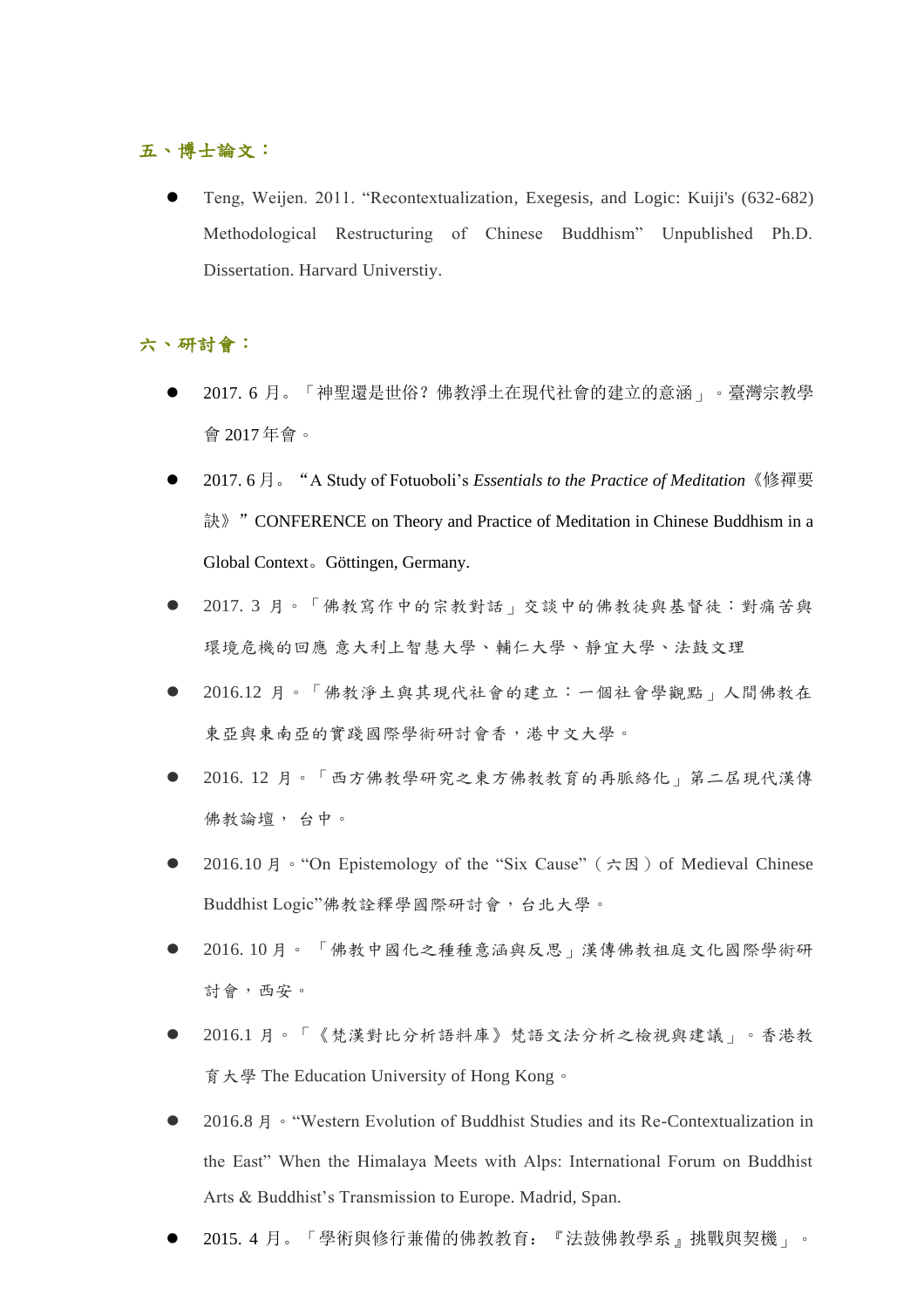"文献、历史、思想与文化——现代视野下的佛学研究"研討會。上海華東師範 大學。

- 2014.6. 「傳承與創新:聖嚴法師所建構之漢傳禪佛教中的天台思想」.。第五 屆聖 嚴思想研討會。台灣大學。
- 2014.5. 「『佛教中國化』的現代解讀與意涵之省思」。第一屆東亞宗教文化 國際 學術研討會。上海華東師範大學。
- 2014.10. "Medieval Chinese Buddhist Exegesis and Chinese Grammatical Studies", 第三屆 梵學與佛學研討會。北京社會科學院。
- 2014.12. "Free Will and Ethics of Buddhist Theory of Perception", 海峽兩岸宗教與道 德 教化。北京社會科學院。
- 2014.6. 「漢傳佛教注疏與中古漢語文法學」第六屆兩岸四地暨國際佛教學術 研討 會。澳門大學。
- 2013.10. 「中國印度化?佛教中國化?中國佛教文化碰撞的理論思考」。漢傳 佛教 的跨文化交流 國際研討會。法鼓佛教學院,新北。
- 2013.12.「『圈內人』與『圈外人』,『學術』與『實踐』:西方『佛學研究』 與 現代『佛教教育』的問題。紀念鳩摩羅什大師圓寂 1600 周年暨佛教教育現 代化。 上海華東師大暨普陀山佛學院。
- 2013. "Kuiji's Abhidharmic Recontextualization of Chinese Buddhism", From Abhidhamma to Abhidharma: Early Buddhist Scholasticism in India, Central-Asia, and China. Ghent University, Belgium.
- 2012.「誰是完美的國王?巴利佛教與印度婆羅門傳統政治哲學比較」。佛教的人文 關懷:北京大學首屆中國哲學與宗教博士生論壇。北京大學,北京。
- 2012. "Perception, Meditation, and Reality: A Phenomenological Reflection", 佛教禪修 傳統:起源與發展國際研討會。法鼓佛教學院,新北。
- 2011.6. "Rise of 'Fundamentalism' in a Theravāda Meditation Movement in Contemporary Chinese Buddhism. International Association of Buddhist Studies, IABS. 16th Congress. 法 鼓佛教學院, 新北。
- 2011.12.3. "On the Significance and Application of the Method "*jianbie* 簡別" in